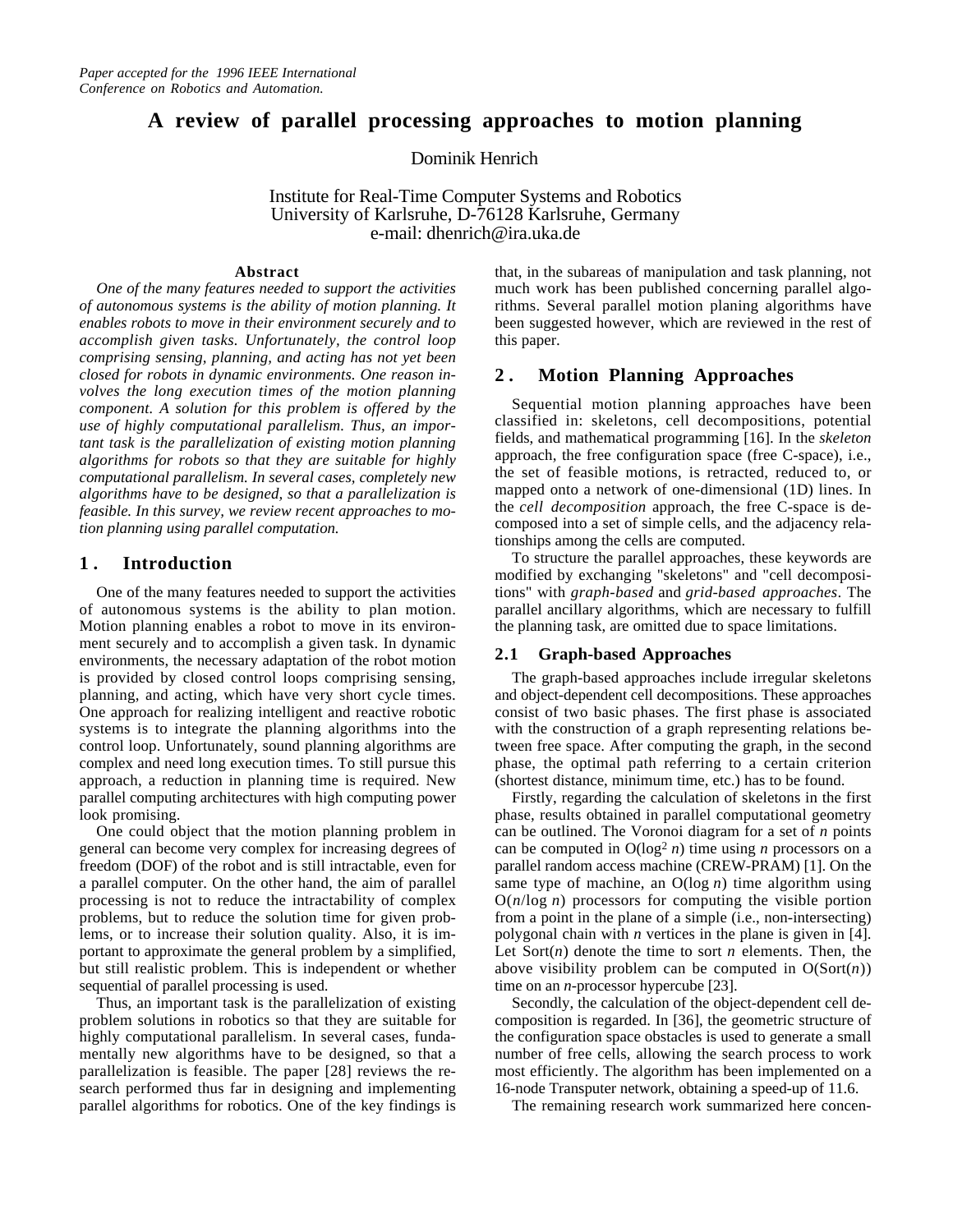trates on the second phase of graph-based approaches. One way to do this involves the well-known graph search techniques. In [26], parallel versions of Dijkstra's method are given for shared memory CRCW and EREW machines. With *n* vertices in the graph, the complexity of the algorithm is O(*n* log *n*) using *n* processors. In the case of visibility graphs (V-graphs), the A\* search has been applied on multiple cooperating mobile robots with particular priorities in [37]. The search algorithm is executed on a shared memory MIMD computer and all the robots' paths are planned simultaneously. For twelve mobile robots, collision-free paths in a 2D-workspace are computed with six processors within 18 s and a speedup of 3.74. In [43], shortest-path algorithms for cell decompositions are investigated analytically on a CREW shared memory machine. For a robot with *d* DOFs and a workspace with *n* cells, the sequential algorithm needs  $O(d^2 n^d \log n)$  steps. Using  $o(d)$ ,  $o(d^2)$ , and  $o(n^d)$  processors,  $O(d n^d \log n)$ ,  $O(n^d \log n)$ , and  $O(d^2 k \log n)$  steps, respectively, are necessary to find the shortest path of length *k*.

Genetic algorithms can also be used to find a (sub-) optimal path in graphs. A V-graph-based approach to plan the shortest collision-free path in 3D for mobile robots is taken in  $[12a]$ <sup>1</sup>. As the plain V-graph algorithm does not find the shortest path between 3D polyhedrons, the optimal edges are selected by a genetic algorithm. The optimal vertices along the optimal edges are computed by a "recursive compensation algorithm". A graph similar to the Voronoi diagram is used in [38]. Multiple mobile robots plan their paths independently and communicate locally to avoid competition for common free space. In the genetic algorithm, the node numbers of the skeleton are used to encode a path as a genetic string. The cross-over operation works only on paths with a common node, where the partial paths can be exchanged. The fitness function depends on the path length and the cost for commonly used free space.

Besides the graph search itself, the different processing phases occurring with graph-based approaches can be processed in parallel. For skeletons, this was examined in [35] to generate minimum-time trajectories between two points in the presence of polyhedral 3D obstacles for Cartesian robots.

### **2.2 Grid-based Approaches**

The grid-based approaches include skeletons with a regular network of 1D lines and object-independent cell decompositions.

Similar to graph-based methods, in grid-based approaches, graph search algorithms can be used to find an optimal path. In  $[6]^2$ , a hierarchical representation of the work- and Cspace by bitmaps serves as the basis. In this cell decomposition, a potential field with few local minima is pre-computed using a combination of an attracting force towards the goal configuration and a Voronoi diagram. Collision free paths are planned in the hierarchical representation by a best-first search or Monte-Carlo search guided by

the potential field. A parallel version of the second search method is described in [10b]<sup>3</sup>. The hierarchical bitmap representation is broadcast to all processors, which perform a quasi-best-first search. Experiments for a seven DOF redundant robot in a 128×128×128 cell workspace were done on a Connection Machine CM-5 and needs a few seconds in average. Contrasting to the this approach, another randomized approach in [32b] avoids pre-computed heuristics and, therefore, is suited for dynamic environments. The parallel search is conducted in the discretized configuration space which needs not to be represented explicitly. The planner uses a number of rule-based sequential search processes working to find a path connecting the initial configuration to the goal via a number of randomly generated subgoal configurations to avoid deep local minima. On a cluster of 45 SUN4 and SGI machines under PVM, the average planning time for a six DOF manipulator in a cluttered environment occupied with 20 randomly sized and located rectangular obstacles is ca. 35 s. For a more realistic environment, it takes less than 10 s in average. For both above approaches, the interprocessor communication required is minimal because only problem and solution data have to be transferred once.

Besides graph search algorithms, the grid-based representations can be explored by (incomplete) genetic algorithms. In  $[7]^4$ , the motion planner is based on two parallel genetic algorithms: an exploration algorithm and a search algorithm. The purpose of the exploration algorithm is to collect information about the environment with an increasingly fine resolution by placing landmarks in the searched space, thus, the C-space is not built up completely. The goal of the search algorithm is to opportunistically check if the target can be reached from any given placed landmark. Both algorithms use "Manhattan paths", which allow moves in only one DOF at a time, as genetic strings of fixed length. The fitness function minimizes the distance between the first collision and the goal configuration. Using 128 Transputers, the planning time of a six DOF robot in a environment with another not-moving robot is ca. 2 s. For an industrial application with several hundreds of geometrical entities, the evaluation of Manhattan paths is questionable. In [41], a quite uncommon grid for 2D Cspace representations is used. The genetic algorithm works over a search area enclosed by a circle, whose circumference is divided according to a predefined resolution. The angles formed by each division of the circumference represent the population. Unfortunately, the objective function which only make uses of local information may lead to bad solutions. In [21], mobile robot path planning in  $2\frac{1}{2}$ D grid with dynamic obstacles is investigated. In contrast to former approaches, genetic strings of variable length are used, which encode moves in one of eight possible directions. Cross-over for a path pair is based on randomly connecting points within a certain proximity. For mutation, the path remainder at a randomly selected point is replaced by a randomly generated segment. The fitness function minimizes path length,

 $\frac{1}{2}$  This paper includes [11].

An earlier version of this paper is [5].

 $rac{3}{4}$  Earlier work is reported in [9, 10a]

Previous papers are [2, 3, 46, 25, 47].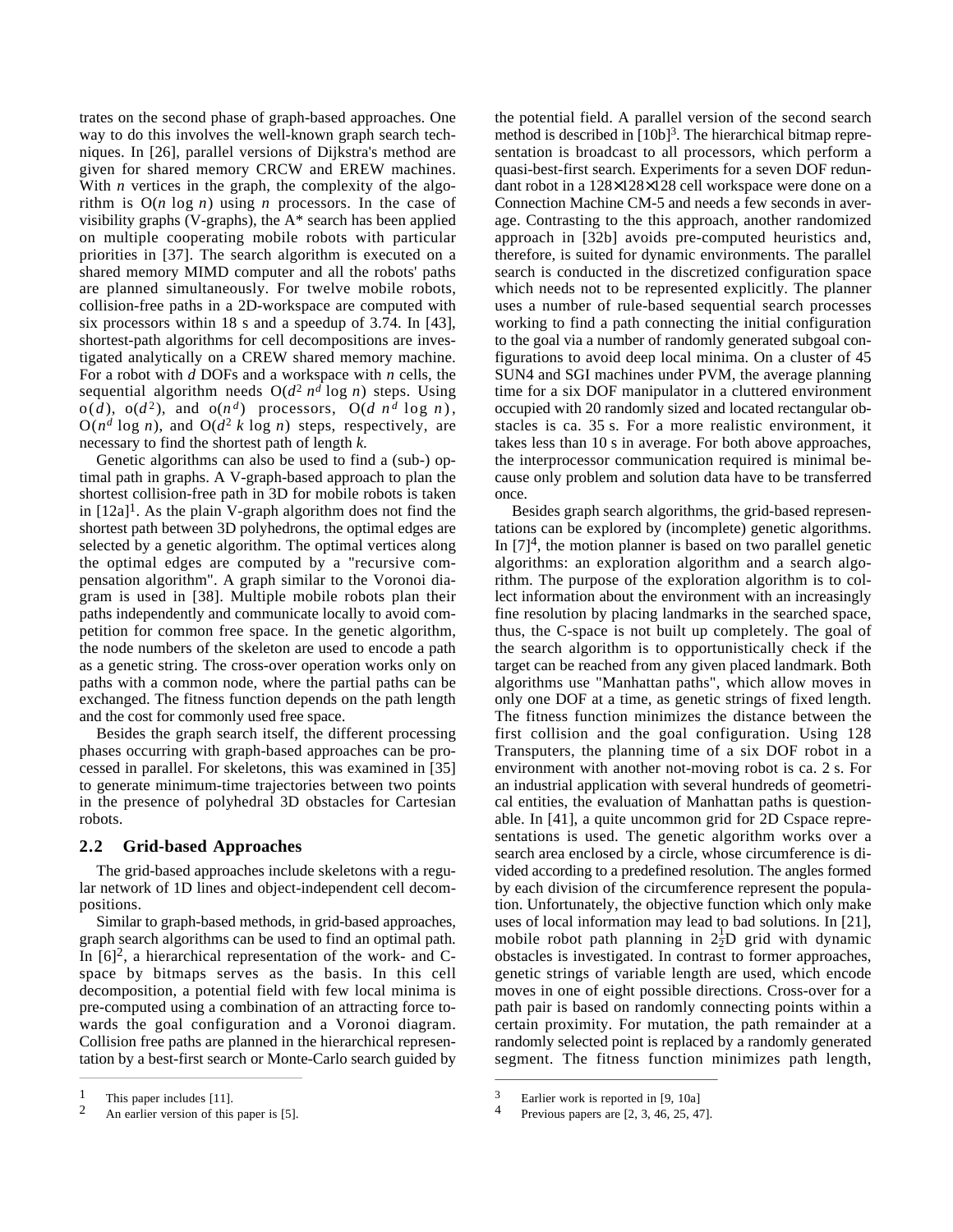traversing energy and traversing time. Finally, in [27], a triangulated terrain model including slopes and obstacles is used as a grid. A "linking method" based on the steepest descent finds partial paths between two random nodes of the skeleton. By this method, the cross-over or mutation operations join two paths at randomly selected nodes or modify existing paths, respectively. The energy consumption, including speed, slope, and friction, is used as the fitness function. With the exception of [7], the genetic algorithms have not been implemented on a parallel computer, although they imply scalable parallelism.

Another incomplete parallel motion planning approach uses neural networks. In [22], a Hopfield network for mobile robot path planning in 4- or 8-connected grids is introduced, where grid nodes and edges correspond to neurons and links, respectively. The network is initiated with an arbitrarily selected path that connects the starting location to the destination. The neurons adjust the local path in a (local) mesh to reduce the path cost. Groups of neurons, e.g., arranged like a chessboard, accomplish the global planning. Simulated annealing is used to avoid trapping at a local minimum. Although the optimal path is not guaranteed, a slow annealing rate provides a good chance of generating a nearly optimum one.

The last basic parallel method for grid-based motion planning is cellular automata. In [49], a method for solving visibility-based terrain path planning problems using massively parallel hypercube machines is proposed. A typical example is to find a path that is hidden from moving adversaries. This kind of problem can be generalized as a timevariant, constrained path planning problem and is proven to be computationally hard. An approximation based on both temporal and spatial sampling is proposed. Since a 2D grid cell representation of terrain can be embedded into a hypercube with extra links for fast communication, the method can be very efficient when implemented on hypercube machines. The time complexity is in general  $O(t e \cdot log(n))$  using  $O(n)$  processors, where *t* is the number of temporal samples, *e* is the number of adversary agents, and *n* is the number of grid cells on the terrain. A 512×512 terrain has been implemented on the Connection Machine CM-2 with 8K processors.

# **2.3 Potential Field Approaches**

The potential field approach uses a scalar function called the potential. It has a minimum, when the robot is at the goal configuration, and has a high value on obstacles. Everywhere else, the function slopes down toward the goal configuration, so that the robot can reach it by following the negative gradient of the potential. The high value of the potential prevents the robot from running into obstacles. Since local minima (other than the goal) are a major cause of inefficiency for potential field methods, most of the parallel versions use a global potential map as a navigation function. Additionally, such a map has the advantage of combining model-based and sensor-based workspace representations.

A very convenient method for computing a global potential map is the use of cellular automata. Using this parallel processing principle, two different approaches can be identified: wavefront expansion and relaxation. In wavefront expansion, the shortest distance to the goal in the map is computed by setting off a wave from the goal location. The wave propagates in all directions with the map cells on the wave front updating their distance to the goal and pushing the wave forward. Since the shortest path is sought, the path will always touch the border of obstacles, which have to be circumvented. In relaxation, each cell samples the potential values of its neighbors and adjusts its own potential such that it satisfies a given relaxation equation. The potential of cells representing obstacles are held constant. Therefore, the path will stay away from obstacles, although it will not be the shortest one.

Regarding the wavefront expansion by cellular automata, in [50], a sensor-based and analytical world model is assumed. In a 2D C-space, two global potential fields (one starting from the goal and one from the start position) are computed and summed up. The used SIMD computer was the ICL Distributed Array Processor (DAP), where the workspace cells are mapped onto the processors arranged in a mesh network. To compute a 64×64 potential field, 0.15 s are necessary.5 Using only one wavefront and propagating motion directions instead of distances, in [39] the algorithm is made adaptive by utilizing a multi-resolution representation of the map. To find a path in a 32×32 map with three resolution levels, ca. 0.01 s are necessary on the AMT DAP 510. In [45], an analogy of the Huygens' principle (known in physics) is applied recursively. The meeting points of multiple wavefronts serve as the wave source (start and goal location initially) in the next recursion. In [13], visibility aspects are included in the wavefront approach in a multirobot environment. Therefore, each wavefront message includes a *d*-dimensional pyramid indicating the visible region from the last source. This reduces the total number of messages needed. Finally, in [44], the costs of the straight path from goal to start is used for heuristic pruning, so more expensive paths are not explored further. On the CM-2, a 1024×1024 map is processed in 5.9 s. The processing time increase as O(*l*) with the path length *l* as long as there is a processor available for each map cell. Otherwise, it increases as  $O(l^{2.4})$  when there are not enough processors available. Unfortunately, none of the above mentioned papers report comparisons with other parallel approaches.

Besides the wavefront algorithm itself, the problem of mapping the grid space to the processor space has been discussed.6 The works cited so far use a simple mapping strategy that divides the grid space into partitions (of size 1×1 in all but the last reference) and map each partition to a processor. To increase the processor utilization, the grid space can be partitioned into covering rectangles, which are mapped to the processor space by using the simple mapping function [51]. When the size of the covering rectangle decreases, the processor utilization increases while the

<sup>5</sup> To make the timings results comparable, the cases of one-to-one mapping of cells onto processors are cited.

<sup>&</sup>lt;sup>6</sup> This discussion refers to the maze-routing problem but the results can be applied to motion planing by global potential fields too.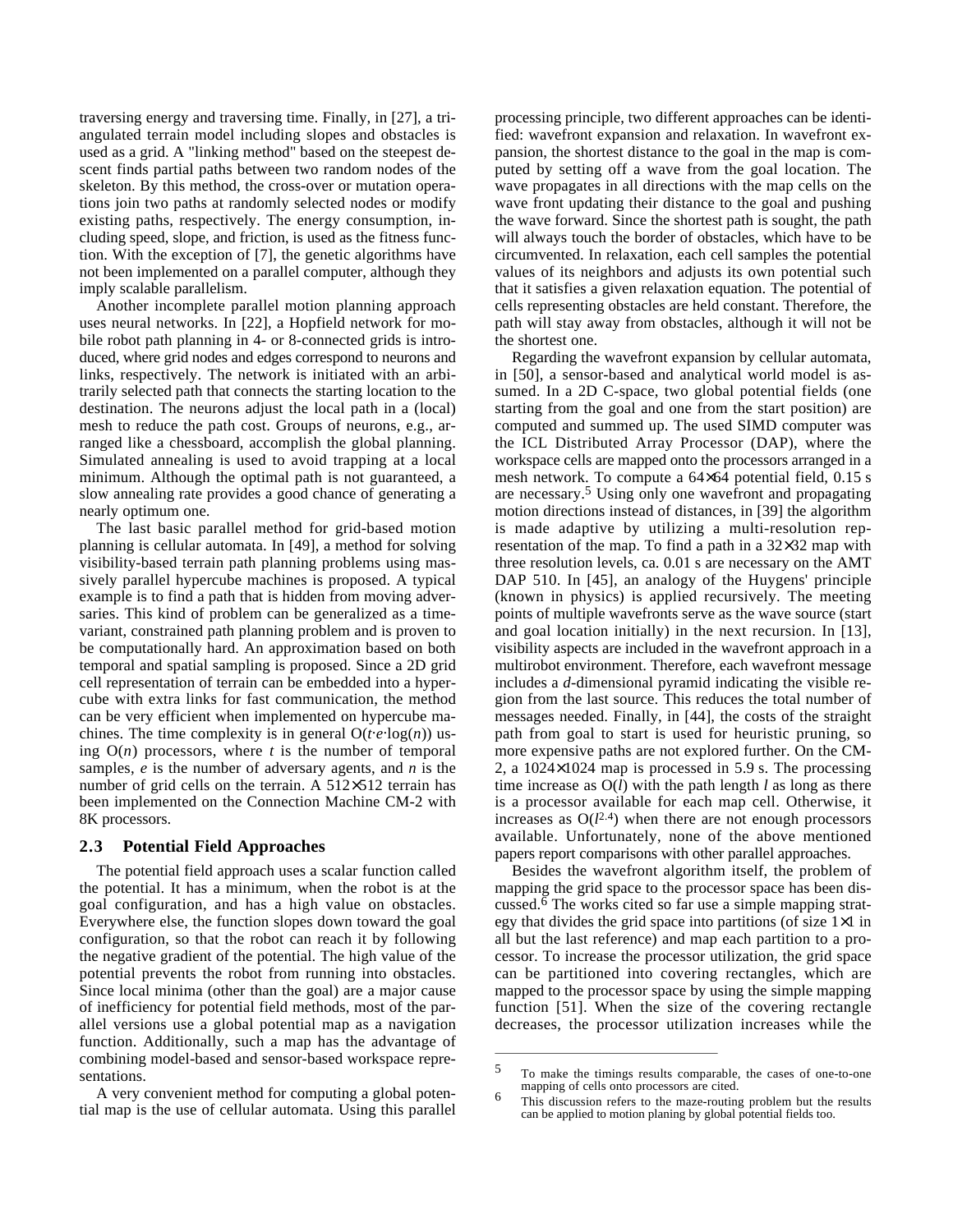number of boundary cells also increases. A generalized version keeps the size of the covering rectangle as a parameter. The optimal size of the covering rectangle has been determined by experiments. In [52], this algorithm is modified by using mirror images to allow higher processor utilization while reducing the number of boundary cells. Simulations show the improvement in an obstacle-free grid space. Additionally, a dynamic mapping algorithm is proposed which optimally maps an obstacle-free grid space.

In the following, we regard relaxation by cellular automata to calculate the global potential field map. In [30], each cell continuously samples the potential values of its neighbors and adjusts its own potential to the mean of the maximum and minimum potential found in its neighborhood. The start and goal cells have a constant high and low potential, respectively. It is stated that to reach the stable potential distribution, O(*N*) relaxation steps are required, where *N* is the number of cells in the map. The time required for the characteristic gradients to emerge is O(*l*), with *l* being the path length, though it is not clear how this length is determined. Sequential simulations on a Symbolics 3640 need 4 s for a single relaxation step in a 70×40 map. An extension to time-varying environments in  $[32a]$ <sup>7</sup> use short- and long-term maps and avoid dynamic obstacles by computing their "bow wave". Unfortunately, this extension is not complete and the cells need global information. Another type of relaxation mechanism is used in  $[18]^{8}$ , where the dynamic behavior of fluids in the robot workspace is simulated. The fluid flow is caused by a pump at the robots actual position and an outlet installed at its destina $t$  is the fluid flow simulation takes  $\frac{1}{2} \epsilon N$  iterations per grid cell to converge within a precision of  $10^{-\mathcal{E}}$  and was implemented on a DAP machine. Both relaxation approaches are suitable for incompletely known and changing environments, and solve navigation through weighted regions.

Another parallel processing approach for potential field computations are neural networks. Applying this approach to robot motion planning, it is very similar to cellular automata simulating a wavefront expansion. A grid of neurons, which are interconnected only with their direct neighbors, represents the 2D workspace. On a conceptional level, the interconnection weights  $w \in [0,1)$  can be used to include terrain properties [15] or different neuron (cell) distances [40]. The neuron of the goal location is set to the maximum activity and the other neurons are activated by propagating weighted output signals (wavefront). After reaching the neuron of the robot's current configuration, the neighboring neuron with maximum activation determines the next configuration. A hardware-oriented approach in [17] realizes the weights as time delays when propagating the output signal. The next robot configuration is determined by the interconnection link where the first signal comes in.

Special-purpose hardware implementations can be applied for computing global potential fields, too. Three different methods are identified: In [48, 24], a scalar electric potential field in a 2D resistive grid is used to exploit the advantages

of parallel analog computation. The start configuration is modelled as a current source and the goal as an equal and opposite current sink. Obstacles are modelled as non-conducting solids in a conducting medium. This representation seems to be powerful when navigating in long, narrow corridors. Software simulations in a 2D Euclidean plane show that feasible paths for navigation are current streamlines. Nevertheless, when scaling the test chip to a full-sized grid, the discrimination between the best and the next-best path is critical. In [34], a parallel analog optical computation uses a 2D spatial light modulator on which an image of the potential field map is generated iteratively. Optically calculated fields contain no local minima, tend to produce paths centred in gaps between obstacles, and produce paths which give preference to wide gaps. The global potential field represented by *N* workspace cells can be computed in  $O(N \log N)$  hybrid steps instead of  $O(N^{3/2})$  sequential ones. Calculation of 128×128 pixel fields is possible within a few 100 ms. Finally, in [33], a wavefront propagation technique is implemented on a linear systolic array architecture consisting of simple processing units. The algorithm computes a nearly optimal path by internal pipelining. For a 128×128 workspace about 23 ms are necessary. There are several options for computing the path from measurement of the voltages at the source node and all of its nearest neighbors (hardware gradient decent). There is some trade-off between speed of computation and the complexity of the onchip circuitry, depending on which of these options is adopted. In summary, all three methods are mainly suitable for mobile robots because only a 2D configuration space is assumed. This excludes the application of these methods to manipulators with a greater number of DOFs.

Finally, processor farms and static task scheduling have been used as parallelization concepts to calculate global potential fields. In [42], 2D laminar fluid flow is simulated within obstacles represented by cycles. The two major computational tasks, the evaluation of a stream function at each map cell and an interpolation for specific stream values, are scheduled dynamically on a processor farm interconnected in a triple linear array. Static task scheduling is used in [14] to plan hierarchically motions for three DOF manipulators working in an unforeseen changing environment. Two wavefront processes beginning from the start and goal configuration are scheduled statically onto two processors and coordinated from a third one.

#### **2.4 Mathematical Programming**

The mathematical programming approach represents the requirement of obstacle avoidance with a set of inequalities on the configuration parameters. Motion planning is formulated, then, as a mathematical optimization problem that finds a curve between the start and goal configurations, which minimizes a certain scalar quantity. Since such an opimization is non-linear and has many inequality constraints, a numerical method is used to find the optimal solution. One approach to mathematical programming is neural nets, which can be found in [20]. Another approach for parallelizing standard optimization methods is to schedule statically selected tasks [8].

<sup>7</sup> Earlier versions of these papers are  $[29]$  and  $[31]$ , respectively.

Other versions of this paper are in [12b, 19].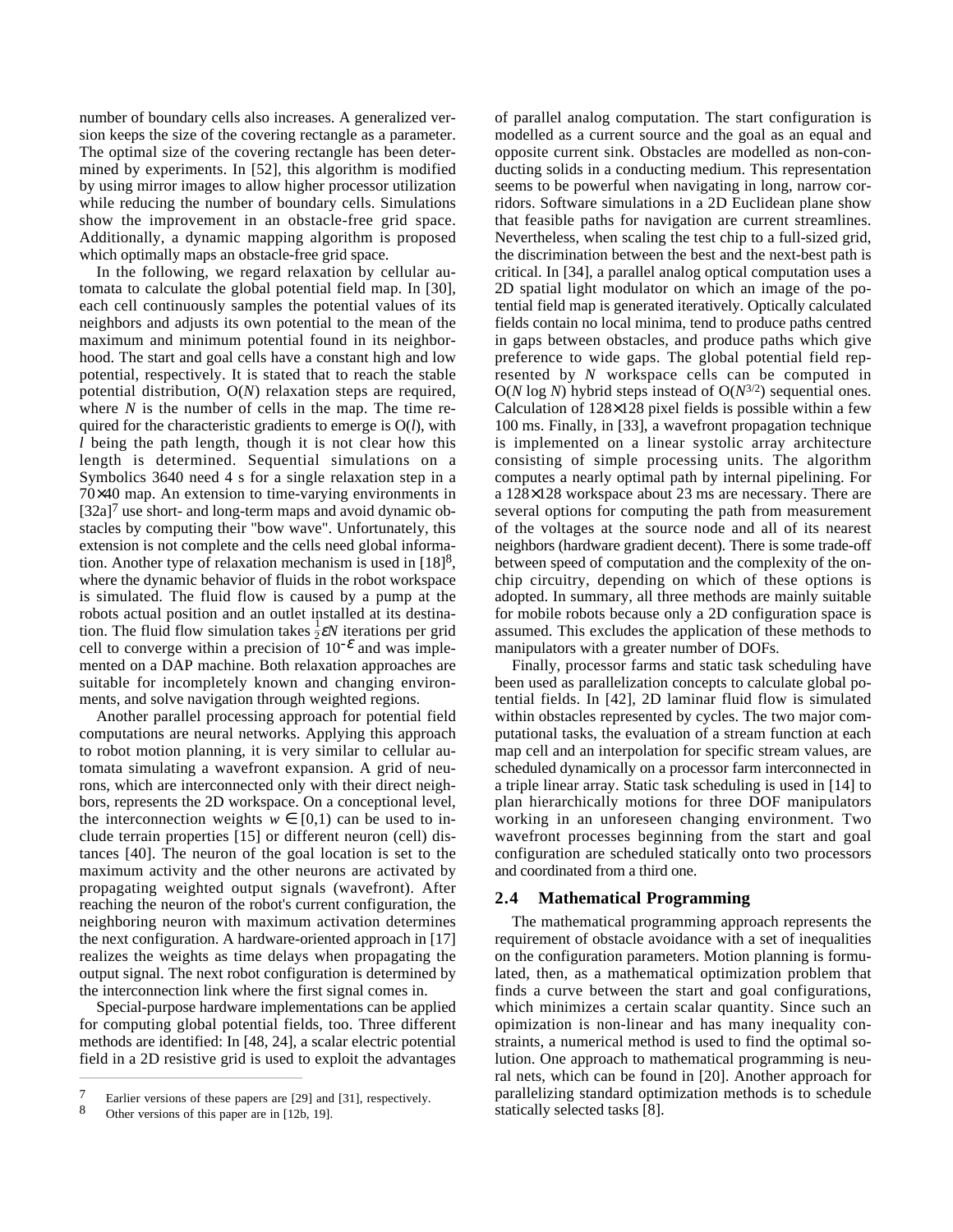### **3 . Summary and Future Work**

Most of the work has been done using genetic algorithms and cellular automata for grid-based and potential field approaches, respectively. Very little has been done in parallelizing mathematical programming approaches with application in robotics motion planning.

The research work in the field of parallel motion planning shows that by introducing parallel computation, the planning time can be reduced down to several seconds. With this and possible future improvements, the aim of a closed control loop with short cycle times seems to be attainable. Unfortunately, one of the following restrictions has been included in most of the parallel approaches:

- Only simple geometric object representations were used.
- The number of DOFs was reduced.
- No dynamic obstacles were regarded.

Additionally, further work should aim at a comparison of the different parallel approaches, especially the different wavefront expansion methods by cellular automata. Furthermore, implementations of grid-based genetic algorithms have not been done on parallel computers. The adaptation is not trivial, because it is not clear how genetic evolution changes when different interprocessor communication patterns are used. Finally, future approaches may focus on explicitly including motion time and speed in the optimization.

#### **Acknowledgements**

The work was performed at the Institute for Real-Time Computer Systems and Robotics, Prof. Dr.-Ing. U. Rembold and Prof. Dr.-Ing. R. Dillmann, University of Karlsruhe. Many thanks to my colleagues Dr. Xiaoqing Cheng, Petra Bohner, and Michelle Specht for proofreading.

#### **References**

- [1] Aggarwahl A., et al., "Parallel computational geometry". In: Algorithmica, vol 3, pp 293-327, 1988.
- [2] Ahuactzin, J.M.; Talbi, E.-G.; Bessiere, P.; Mazer, E., "Using genetic algorithms for robot motion planning". In: Geometric Reasoning for Perception and Action. Workshop, 1991, 16-17 Sept., pp 84-93.
- [3] Ahuactzin J.M., Talbi E.-G., Bessiere P., Mazer E., "Using genetic algorithms for robot motion planning". In: ECAI 92, 10th European Conference on Artificial Intelligence Proceedings, 1992, 3-7 Aug., pp 671-5.
- [4] Atallah M. J., Zehn D. Z., "An optimal parallel algorithm for the visibility of a simple polygon from a point". In: Annual Symposium on Computational Geometry, pp 114- 122, ACM, 1989.
- [5] Barraquand J., Latombe J.-C., "Robot motion planning: A distributed representation approach". In: Technical Report, STAN-CS-89-1257, Leland Stanford Junior University, Department of Computer Science, May 1989.
- [6] J. Barraquand, J.-C. Latombe, "Robot motion planning: A distributed representation approach". In: The Int. Jour. of Robotics Research, vol 10, no 6, pp 628-649, Dez. 1991.
- [7] Bessière P., et al., "The Adriane's clew algorithm", In: Algorthmic Foundation of Robotics, Ed. by K. Goldberg, et al., A.K. Peters, 1994.
- [8] Cela A.; Hamam Y.; Georges D., "Decomposition method for the constrained path planning of articulated systems". In: 91 ICAR. Fifth International Conference on Advanced Robotics. Robots in Unstructured Environments, Pisa, Italy, 1991, pp 994-9.
- [9] Challou D.J.; Gini M.; Kumar V., "Towards real-time motion planning". In: H. Kitano et al. (eds), Parallel Processing for Artificial Intelligence, 2. Elsevier, 1994.
- [10a] Challou D.J.; Gini M.; Kumar V., "Parallel search algorithms for robot motion planning". In: IEEE Int. Conf. on Robotics and Automation, Atlanta, GA, USA, 1993, 2-6 May, pp 46-51, vol 2.
- [10b] Challou D.J.; et al., "A parallel formulation of informed randomized search for robot motion planning problems". In: IEEE Int. Conf. on Robotics and Automation, Nagoya, Japan, 1995, May 21-27, pp 709-714.
- [11] Chung C.H.; Lee K.S., "Hopfield network application to optimal edge selection". In: 1991 IEEE International Joint Conference on Neural Networks, Singapore, 1991, 18-21 Nov., pp 1542-7.
- [12a] Chung C.H.; Lee K.S., "Neural network application to the obstacle avoidance path planning for CIM computer integrated manufacturing". In: Proceedings IROS '91. IEEE/RSJ Int. Workshop on Intelligent Robots and Systems '91. Intelligence for Mechanical Systems, Osaka, Japan, 1991, 3-5 Nov., pp 824-8.
- [12b] Decuyper J., Keymeulen D., "A reactive robot navigation system based on a fluid dynamics metaphor". In: Parallel Problem Solving from Nature. 1st Workshop, PPSN, 1 Proceedings, 1990, 1-3 Oct., Eds: Schwefel, H.- P.; Manner, R., pp 356-62.
- [13] Dubash R.M.; Bastani F.B., "A hybrid architecture for mobile robots based on decentralized, parallel path planning". In: Proceedings ISADS 93. International Symposium on Autonomous Decentralized Systems, Kawasaki, Japan, 1993, 30 March-1 April, pp 206-14.
- [14] Fink B.; Wend H.-D., "Collision-free motion-planning for robot-manipulators working in a changing environment". In: Automatisierungstechnik, vol 39, no 6, 1991, June, pp 197-200.
- [15] Huse S. M., "Path analysis using a predator-prey neural network paradigm". In: Proc. of the 3rd Int. Conf. on Industrial and Engineering, 1990, pp 1054-1062.
- [16] Hwang Y. K., Ahuja N., "Gross motion planning A survey". In: ACM Computing Surveys, vol 24, no 3, Sept 1992.
- [17] Kalyayev I.A., "Homogeneous neuronlike structures for optimization variational problem solving". In: PARLE '93 Parallel Architectures and Languages Europe. 5th Int. PARLE Conf. Proc., 1993, 14-17 June, Eds.: Bode A.; Reeve M.; Wolf G., Springer-Verlag Berlin, Germany, pp 438-51.
- [18] Keymeulen D.; Decuyper J., "A flexible path generator for a mobile robot". In: 91 ICAR. Fifth Int. Conf. on Advanced Robotics. Robots in Unstructured Environments, Pisa, Italy, 1991, pp 1069-73.
- [19] Keymeulen D.; Decuyper J., "The fluid dynamics applied to mobile robot motion: The stream field method". In: IEEE Int. Conf. on Robotics and Automation, 1994, pp 378-385.
- [20] Lemmon M., "2-Degree-of-freedom Robot Path Planning using Cooperative Neural Fields". In: Neural Computation, vol 3, no 3 pp 350-362.
- [21] Leung C.H.; Zalzala A.M.S., "A genetic solution for the motion of wheeled robotic systems in dynamic environ-